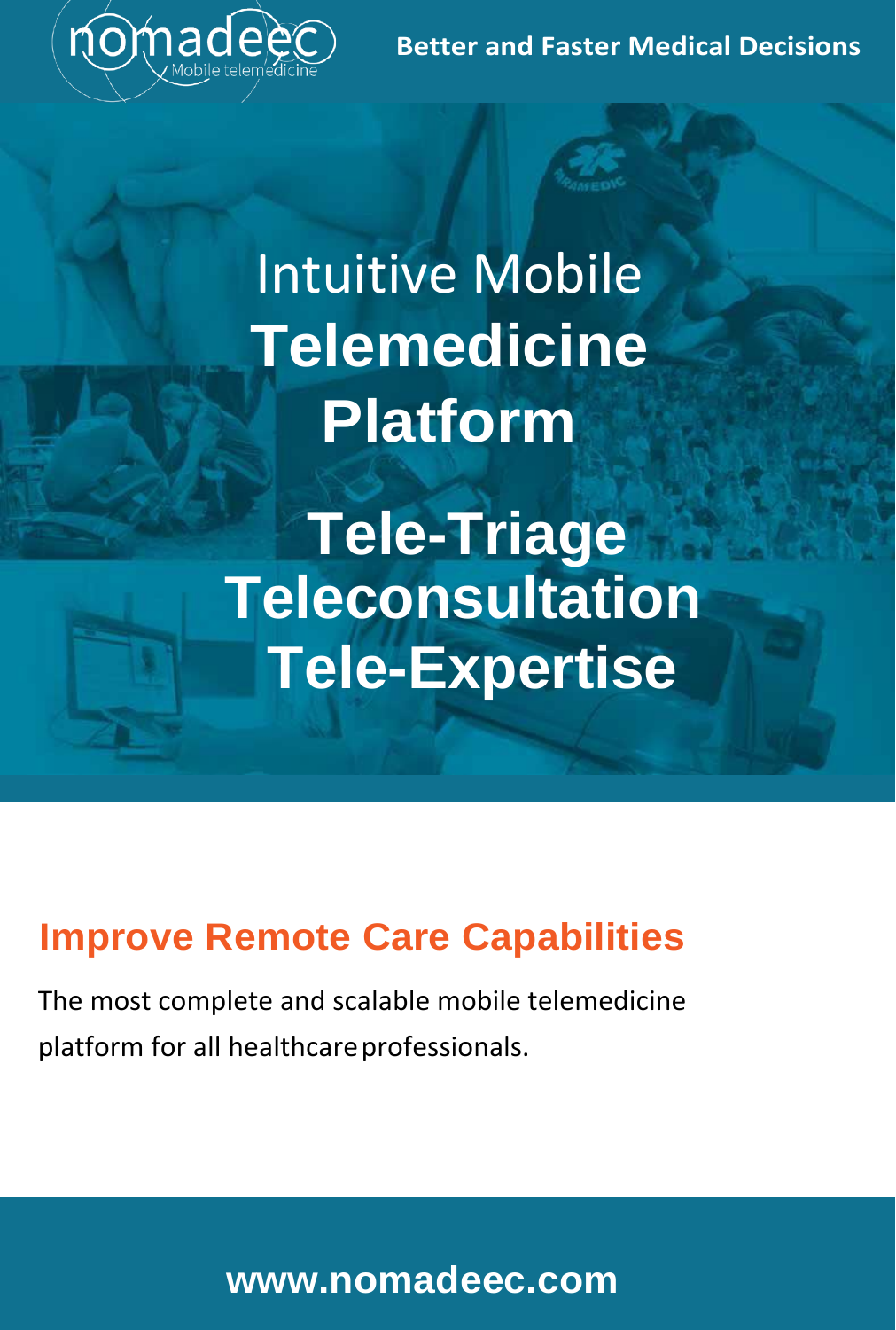

## The Most Advanced

in-depth field diagnosis.

Nomadeec® is a valuable tool to guide doctors and caregivers in their healthcare decisions. It accelerates remote diagnosis time, and improves patient orientation and care delivery.

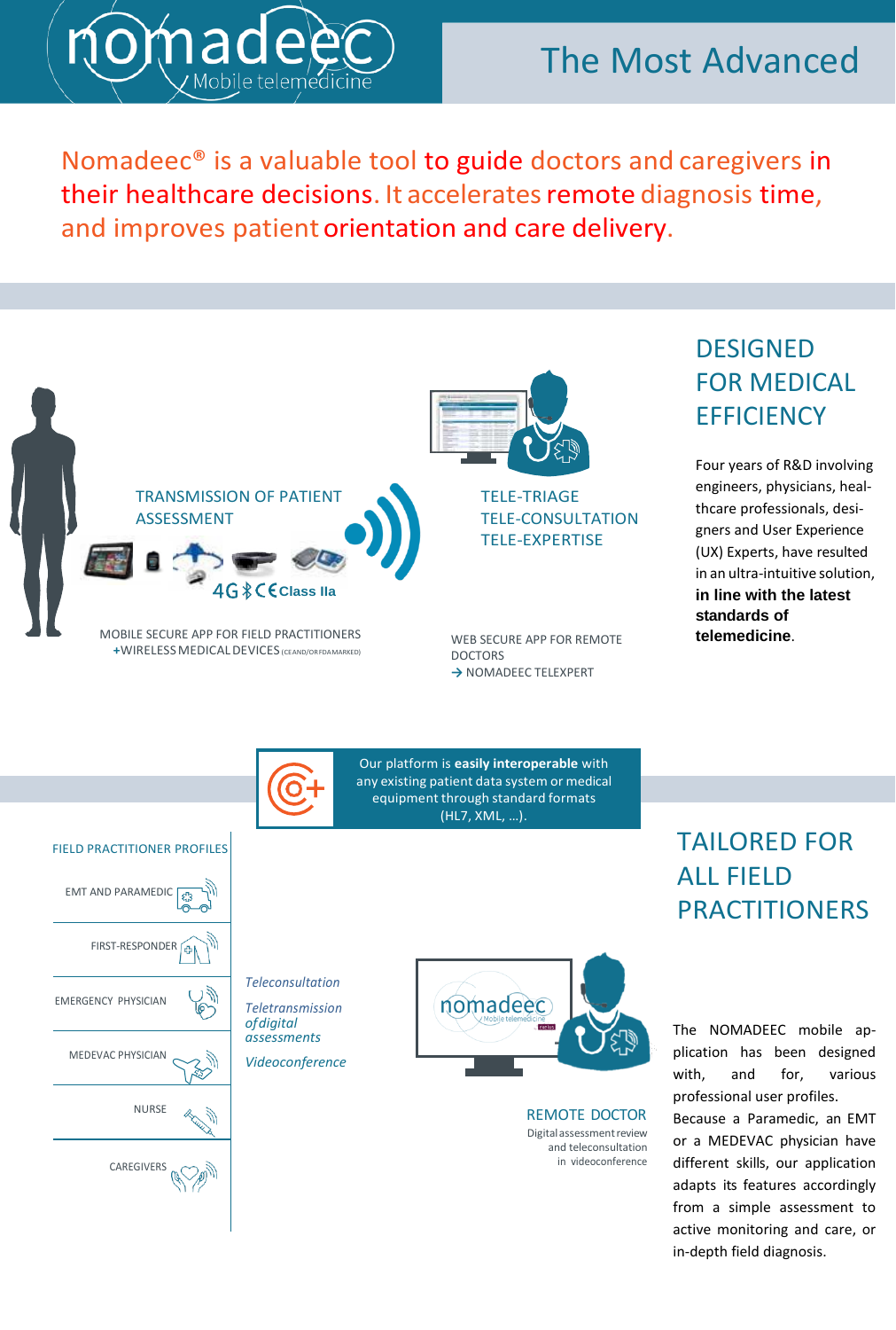# Telemedicine mobile platform



#### ENHANCED COLLABORATION

Developed in collaboration with EMS personnel, we've designed highly intuitive interfaces for our **secure web application, NOMADEEC TelExpert**, used by attending **remote physicians**.

The interface encompasses all **relevant data at a glance**, such as vital signs, photos, videos, 12 or 18-lead ECG, as well as **videoconferencing**, to make the most accurate remote diagnoses, and triage and patient orientation decisions.

Our cloud platform respects the **latest security standards** of telemedicine and GRDP data privacy (SSL, AES256, …).

#### THE MOST CUSTOMIZABLE SOLUTION

Field practitioners can choose the most suitable equipment, depending on their needs, usage and profile, in order to set up the most relevant solution for their daily professional activity.

| 3 STEPS TO TAILOR YOUR IDEAL NOMADEEC SOLUTION |  |                                                         |                                                                                                                                                                                                                                                         |  |  |
|------------------------------------------------|--|---------------------------------------------------------|---------------------------------------------------------------------------------------------------------------------------------------------------------------------------------------------------------------------------------------------------------|--|--|
|                                                |  | My Nomadeec Mobile<br>App<br><b>Based on my profile</b> | $\rightarrow$ Emergency Physician<br>$\rightarrow$ EMT/EMR/PARAMEDICS<br>$\rightarrow$ Nurses                                                                                                                                                           |  |  |
|                                                |  | <b>My Medical Devices</b><br><b>Based on my needs</b>   | $\rightarrow$ NIBP monitor<br>$\rightarrow$ Pulse oximeter (SPO2)<br>$\rightarrow$ 12/18-Lead ECG<br>$\rightarrow$ Glucometer<br>$\rightarrow$ Thermometer<br>$\rightarrow$ Scale<br>$\rightarrow$ Multi-parameter monitor<br>$\rightarrow$ Stethoscope |  |  |
|                                                |  | My interface(s)<br><b>Based on my usage</b>             | $\rightarrow$ Windows 10 / iOS / Android Tablet<br>$\rightarrow$ Android / iOS Smartphone<br>→ All-In-One PC / Cart<br>$\rightarrow$ Microsoft HoloLens<br>$\rightarrow$                                                                                |  |  |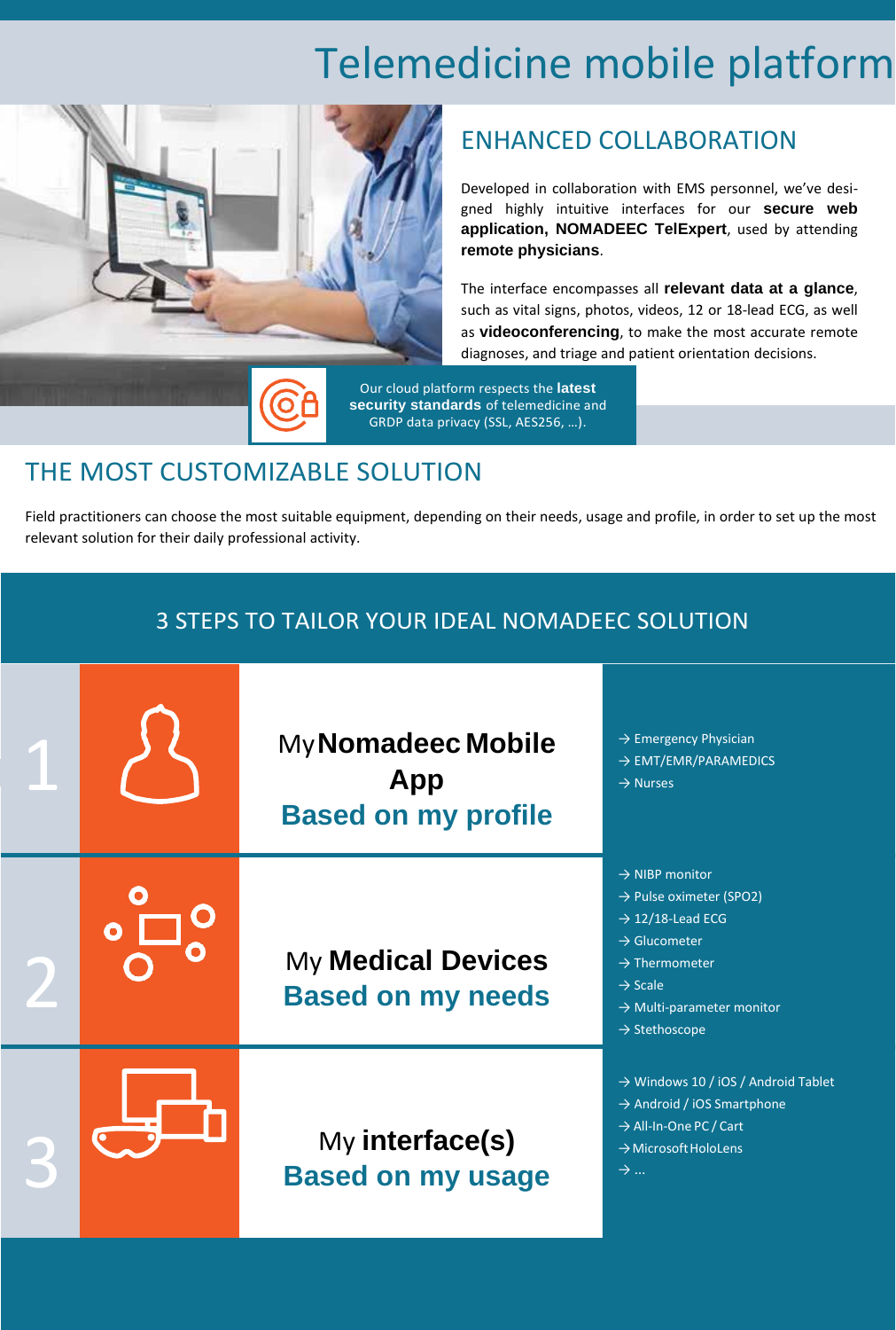# Nomadeec Range

## **NOMADEEC FOR FIELD PRACTITIONERS**

|                                                                                  | <b>NOMADEEC® PARAMED</b> | <b>NOMADEEC® MEDExPERT</b> |
|----------------------------------------------------------------------------------|--------------------------|----------------------------|
| DIGITAL REPORT / CLINICAL ExAMINATION                                            |                          |                            |
| <b>Digital Capture of Vital Signs</b><br>via Bluetooth-Connected Medical Devices | √                        | √                          |
| <b>First-Aid Assessment</b>                                                      | According to profile     |                            |
| <b>Extensive First-Aid</b>                                                       | According to profile     |                            |
| <b>Clinical Assessment</b>                                                       |                          | √                          |
| Examination                                                                      | According to profile     | √                          |
| <b>Custom Gestures</b>                                                           | √                        | √                          |
| <b>Bluetooth-Connected Medical Devices</b>                                       | √                        | √                          |
| <b>Photos and Video Sequences</b>                                                | According to profile     | √                          |
| <b>Echoscopy Report</b>                                                          | Optional                 | Optional                   |
| Videoconferencing                                                                | Optional                 | Optional                   |
| HoloLens (Available 2019) > See New Generation                                   | $\checkmark$             | √                          |
| <b>Rugged Tablet</b>                                                             | Optional                 | Optional                   |
| <b>Ultra-Rugged Tablet</b>                                                       |                          |                            |
| <b>AUTOMATED MEDICAL PRODUCTION</b>                                              |                          |                            |
| Real-Time Transmission to Hospital / Dispatch Center                             | √                        | √                          |
| <b>Automated Generation of Syntheses and Reports</b>                             | √                        | √                          |
| <b>Automated Mail Generation</b>                                                 |                          | √                          |
| Data Traceability / Automated Backup                                             | ✓                        | √                          |
| Send faxes / Secure e-mails                                                      | According to profile     | √                          |
| WIFI/4G Connection (subject to coverage)                                         | √                        | √                          |
| <b>EXTRA MODULES</b>                                                             |                          |                            |
| Mobile Intensive Care Unit (MICU)                                                |                          | Optional                   |
| <b>Public/Private Events</b>                                                     | Optional                 | Optional                   |
| <b>Medical Repatriation</b>                                                      | Optional                 | Optional                   |
| <b>Remote Stroke Diagnosis</b>                                                   | Optional                 | Optional                   |
| <b>Professional Sports Medicine</b>                                              | Optional                 | Optional                   |
| <b>ADDITIONAL FEATURES</b>                                                       |                          |                            |
| Multi-version                                                                    | Optional                 | Optional                   |
| Multi-user                                                                       | Optional                 | Optional                   |
| List of Agents / Employee Integration                                            | $\checkmark$             | $\checkmark$               |
| <b>Multilingual User Interface</b>                                               | √                        | √                          |
| <b>Resource Library</b>                                                          | $\checkmark$             | √                          |
| <b>Digital Document Signature</b>                                                | √                        | √                          |
| Customize Documents (logo, header) Design                                        | √                        | √                          |
| <b>Tailor-Made Documents</b>                                                     | Optional                 | Optional                   |
| <b>INTEROPERABILITY</b>                                                          |                          |                            |
| Patient File Interface / Business Software                                       | On quotation             | On quotation               |

## **NOMADEEC TELEXPERT FOR REMOTE DOCTORS**

The secure web application Nomadeec TelExpert offers a wide range of functionalities for the professional practice of telemedicine.

For more information on the Nomadeec TelExpert range, please visit our website **[www.nomadeec.com.](http://www.nomadeec.com/)**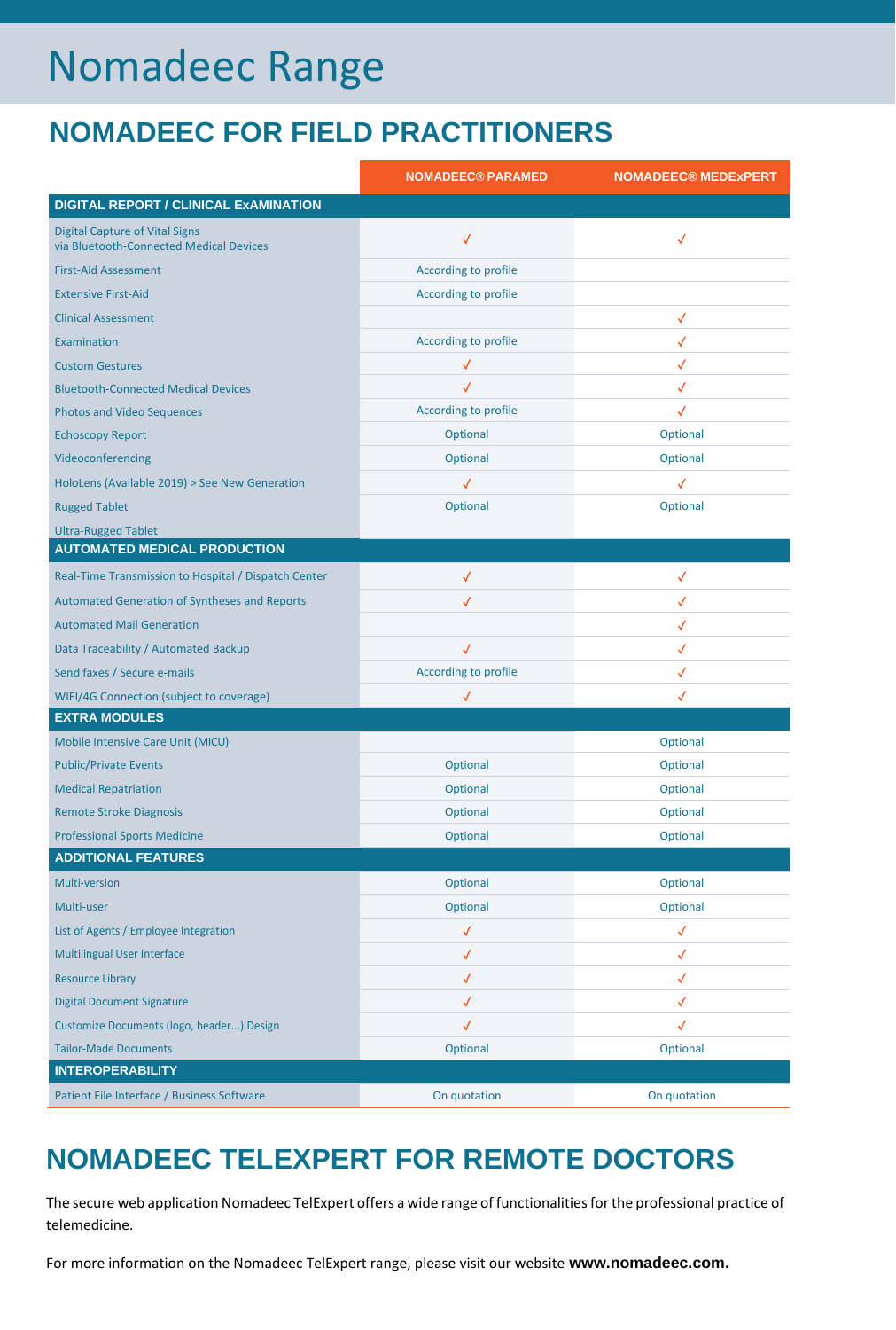# THE FUTURE OF TELEMEDICINE

#### BUILDING AN OPEN TELEMEDICINE ECOSYSTEM

#### COMPLIANT

Our team is working with a **patient-centric vision**  to build the most efficient telemedicine platform. We have developed strong partnerships with major medical manufacturers such as **AMEDTEC, NONIN, A&D, FORACARE, MASIMO, ZOLL**...

#### BEST OF BREED

We collaborate with companies involved in e-Health all over the world, sharing open-innovation mindset and projects, always keeping the patient at the center of our innovation and concerns.



#### **BENEFITS**

A reliable solution deployed in **30% of EMS in France** to:

- **Improve** the efficiency of care delivery, patient outcomes, and reduce costs
- **Fight against** doctorshortages and medical deserts
- **Prevent** useless hospitalization
- **Provide** reliable data for forensic archiving and research purposes

### TAILOR-MADE PROJECTS

The NOMADEEC medical team and technical skills are at your disposal to help you design your bespoke telemedicine project. Our experts will help you outline and draft technical specifications and design a tool most adapted to your needs. We focus on patients and user experience (intuitive and easy-touse), and provide support with change management, as we know they are key to a successful project.